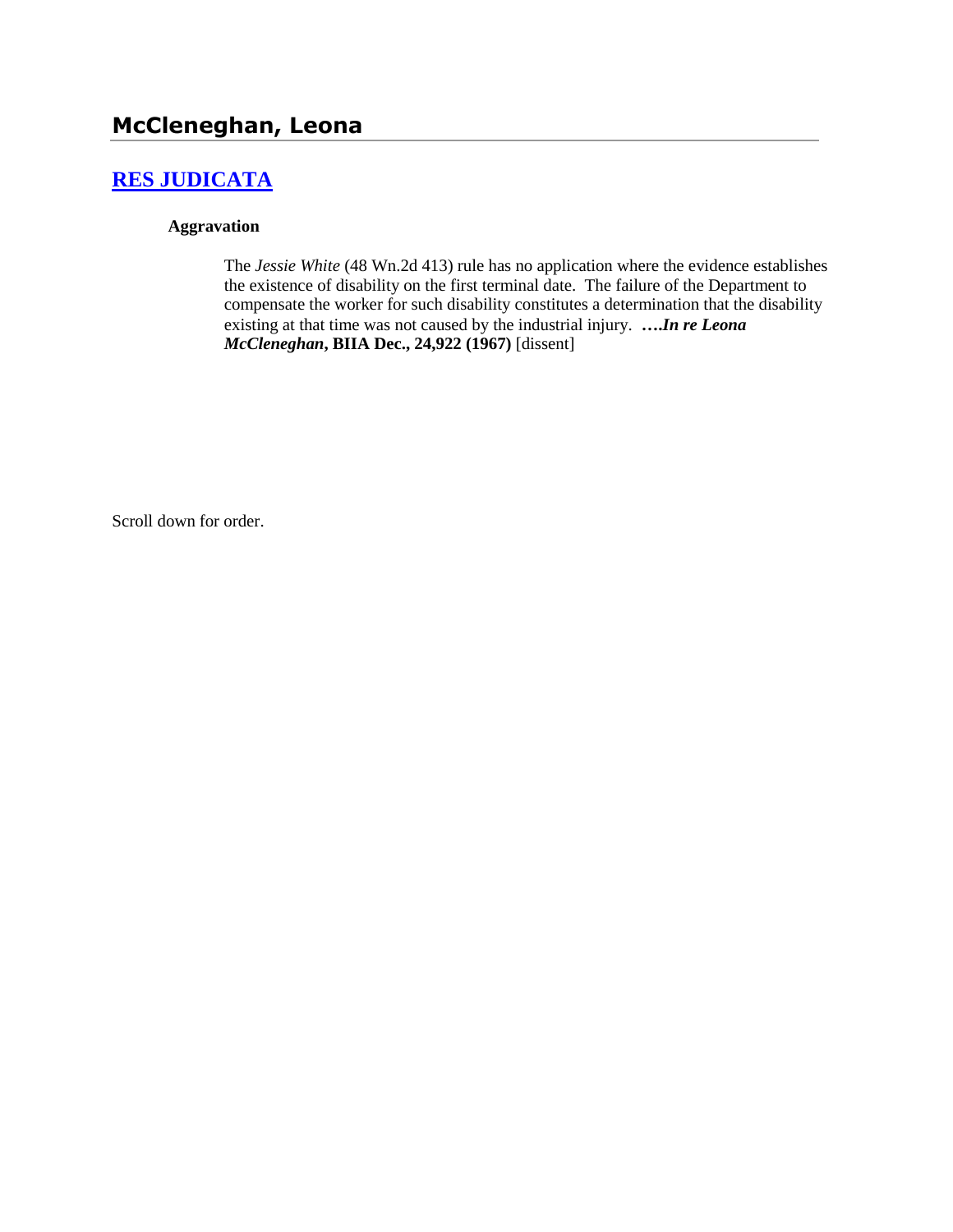#### **BEFORE THE BOARD OF INDUSTRIAL INSURANCE APPEALS STATE OF WASHINGTON**

**)**

**IN RE: LEONA McCLENEGHAN ) DOCKET NO. 24,922**

**CLAIM NO. C-921532 ) DECISION AND ORDER**

APPEARANCES:

Claimant, Leona McCleneghan, by Walthew, Warner & Keefe, per Eugene Arron

Employer, American Linen Supply Company, None

Department of Labor and Industries, by The Attorney General, per James M. Beecher, Thomas O'Malley, and Floyd V. Smith, Assistants

This is an appeal filed by the claimant, Leona McCleneghan, on August 9, 1965, from an order of the Supervisor of Industrial Insurance dated July 8, 1965, denying her application to reopen her claim for aggravation of condition. **SUSTAINED**.

### **DECISION**

This matter is before the Board for determination based on a timely Statement of Exceptions filed by the Department of Labor and Industries to a Proposed Decision and Order issued by a hearing examiner for this Board on October 20, 1966, reversing the order from which this appeal was taken and remanding the claim to the Department with direction to pay the claimant a permanent partial disability award of 25 per cent of the maximum allowable for unspecified disabilities.

The issue raised by the Department's exceptions is strictly one of law. Simply stated, this issue is whether or not, under the circumstances of this case, it was necessary for the claimant to establish that there was an actual worsening of her low back condition attributable to the industrial injury she sustained on September 6, 1962, between May 20, 1964, when her claim was closed without payment of any permanent disability award, and July 8, 1965, when the Department denied her application to reopen her claim on the ground of aggravation.

The hearing examiner made no finding of aggravation, but simply found, based on the testimony of the claimant's medical witness, that the claimant had a low back disability on the second terminal date, due to her industrial injury, equal to 25 per cent of the maximum allowable for unspecified disabilities, and concluded therefrom, as a matter of law, based on the decision of our

1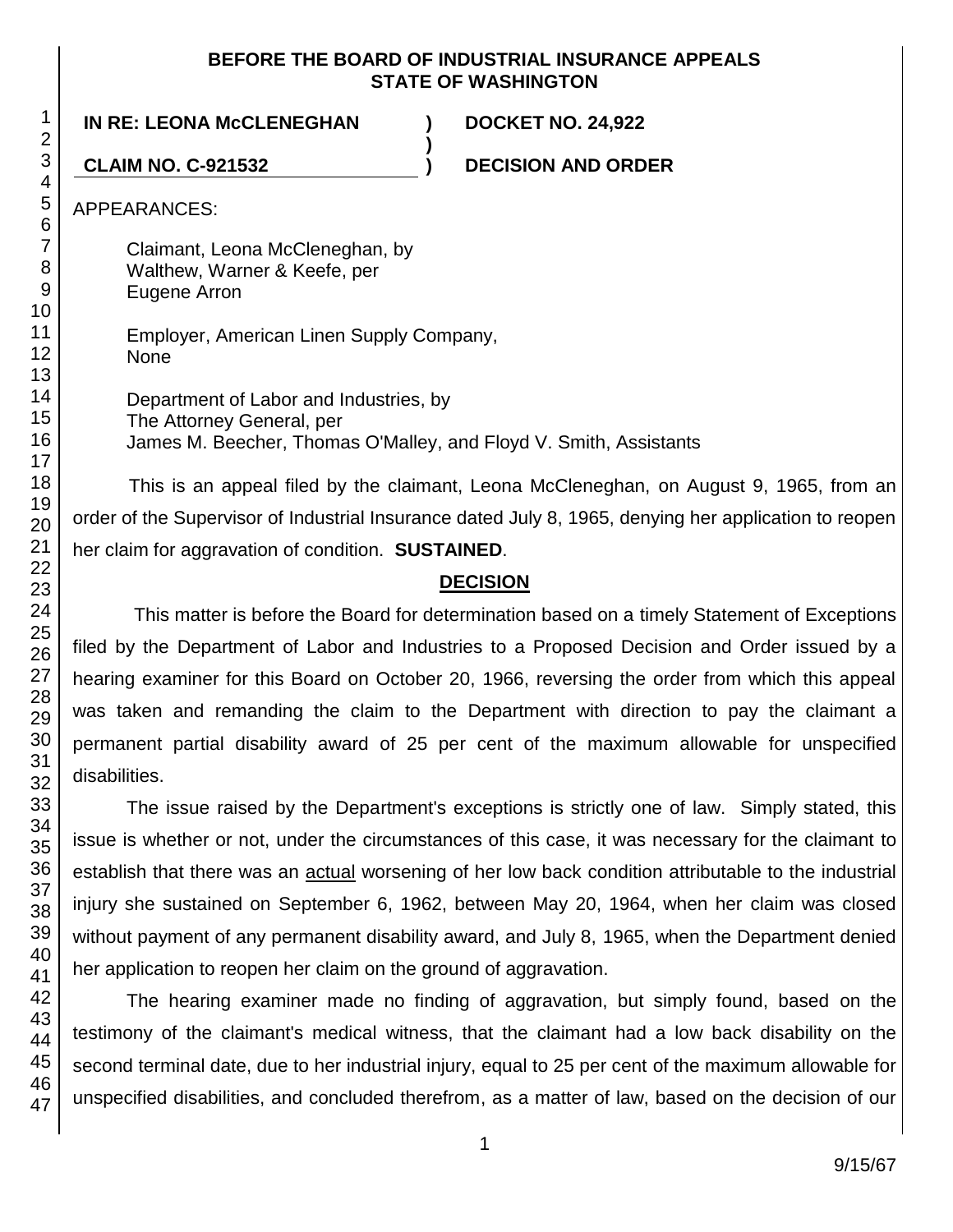Supreme Court in the case of White v. Department of Labor and Industries, 48 Wn. 2d 413, that the claim should have been reopened by the Department to pay an award in that amount. In substance, the Proposed Decision and Order is based on the theory that, inasmuch as it is res judicata that the claimant had no disability on the first terminal date, the only issue presented was whether or not she did in fact have any permanent disability due to her industrial injury on the second terminal date.

While the theory on which the Proposed Decision and Order was based may well be the practical effect of the holding of the court in a **Jessie White case**, supra, in cases involving the same factual pattern and particularly where no issue of causal relationship is involved, the basic issue in every case when an appeal is taken by a workman from a Department order denying an application to reopen his claim for aggravation, is whether or not his condition for which the claim was allowed worsened as the result of his industrial injury during the period between the date his claim was last closed and the date his application was denied. In the **Jessie White** case, the court expressly stated:

> "To establish his claim for aggravation of a prior industrial injury, the burden was on the claimant to prove by medical testimony (some of it based on objective findings) that an aggravation of his condition occurred between the terminal dates; i.e., June 16, 1949, when the department closed his claim allowing only medical treatment, and September 22, 1950, when the department refused to reopen his claim for aggravation. Moses v. Department of Labor and Industries, 44 Wn. (2d) 511, 268 P. (2d) 665; Johnson v. Department of Labor and Industries, 45 Wn. (2d) 71, 273 P. (2d) 510."

As a corollary of this rule, the court, in effect, held that since the claimant's claim in that case was closed with no permanent disability award, it was proper to include in a hypothetical question propounded to the claimant's medical witness, the assumption that the claimant had no disability on the first terminal date. However, in holding that there was sufficient medical evidence in the record to justify submitting the case to a jury, the court pointed out that there was medical evidence of an objective nature in the record on which the claimant's medical witness could base his opinion, and added:

> "Dr. Jackson testified that the claimant's condition became worse during the aggravation period. He based his opinion upon the history received from the claimant, a comparative study of the X-ray films he took in 1953 with those taken by the department on April 13, 1950 (a date within the aggravation period) and his own examination." (Emphasis by the court)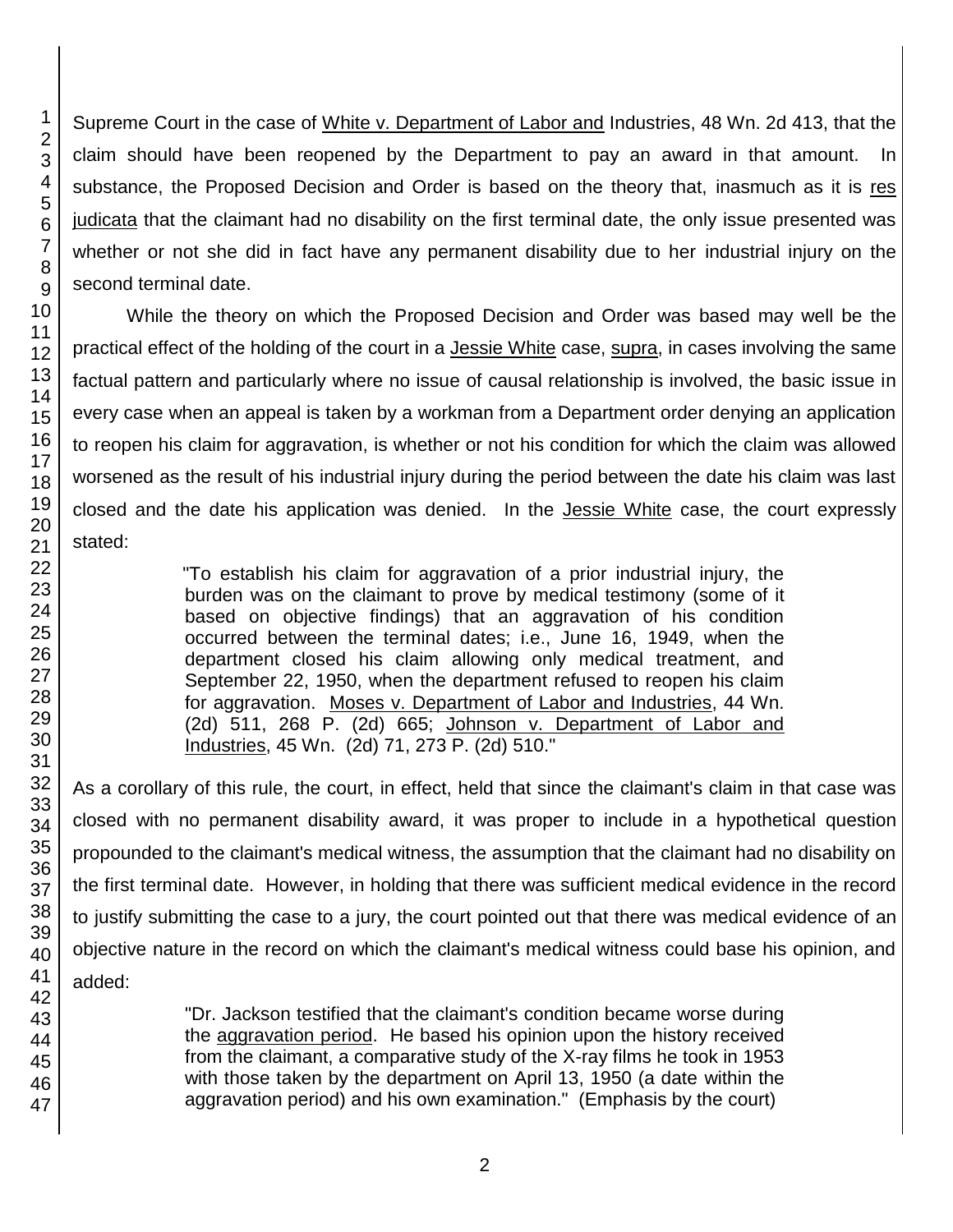In the instant case, the claimant's medical witness, Dr. Allan Sachs, who had examined her on April 9, 1965, at which time he made certain findings of low back disability, received no history from the claimant of any worsening of her condition during the aggravation period and testified that the claimant's disability "just continued" from the date of her injury, which he stated had aggravated a pre-existing low back condition. He then testified as follows:

- "Q (By Mr. Arron) Assuming she had do disability in May of '64 –
- A I can't assume that.
- Q Well, I'm asking you, legally, to assume that she had no disability in May of '64 and comparing that assumption with what you find, was there any aggravation during that year's period?
- A If I assume that she had no disability a year before than I must say that there is aggravation because there was disability present when I saw her."
- "Q (By Mr. Arron) And on the basis of that same assumption then, doctor, would the aggravation be 25 percent of the unspecified?"

**\* \* \***

**\* \* \***

- A It isn't based on that -- it's just that it's 25 percent as compared with if there was nothing wrong with her.
- Q (By Mr. Arron) You mentioned, doctor –
- A The point I'm trying to make is, I'm not making it on the basis of that comparison." (Emphasis added)

Further, the record before us affirmatively shows by the testimony of the claimant herself, the testimony of Dr. Sachs, and the testimony of Dr. Forrest L. Flashman, an orthopedic specialist, who examined the claimant as a consultant for her attending physician on the day after her injury and subsequently examined her at the request of the Department on November 13, 1962, March 24, 1964 and June 16, 1965, that she did have permanent low back disability when her claim was closed in 1964. However, it was Dr. Flashman's testimony that the claimant had recovered from the acute back strain she sustained at the time of her injury and that her disability in 1964 as well as in was due to a pre-existing condition.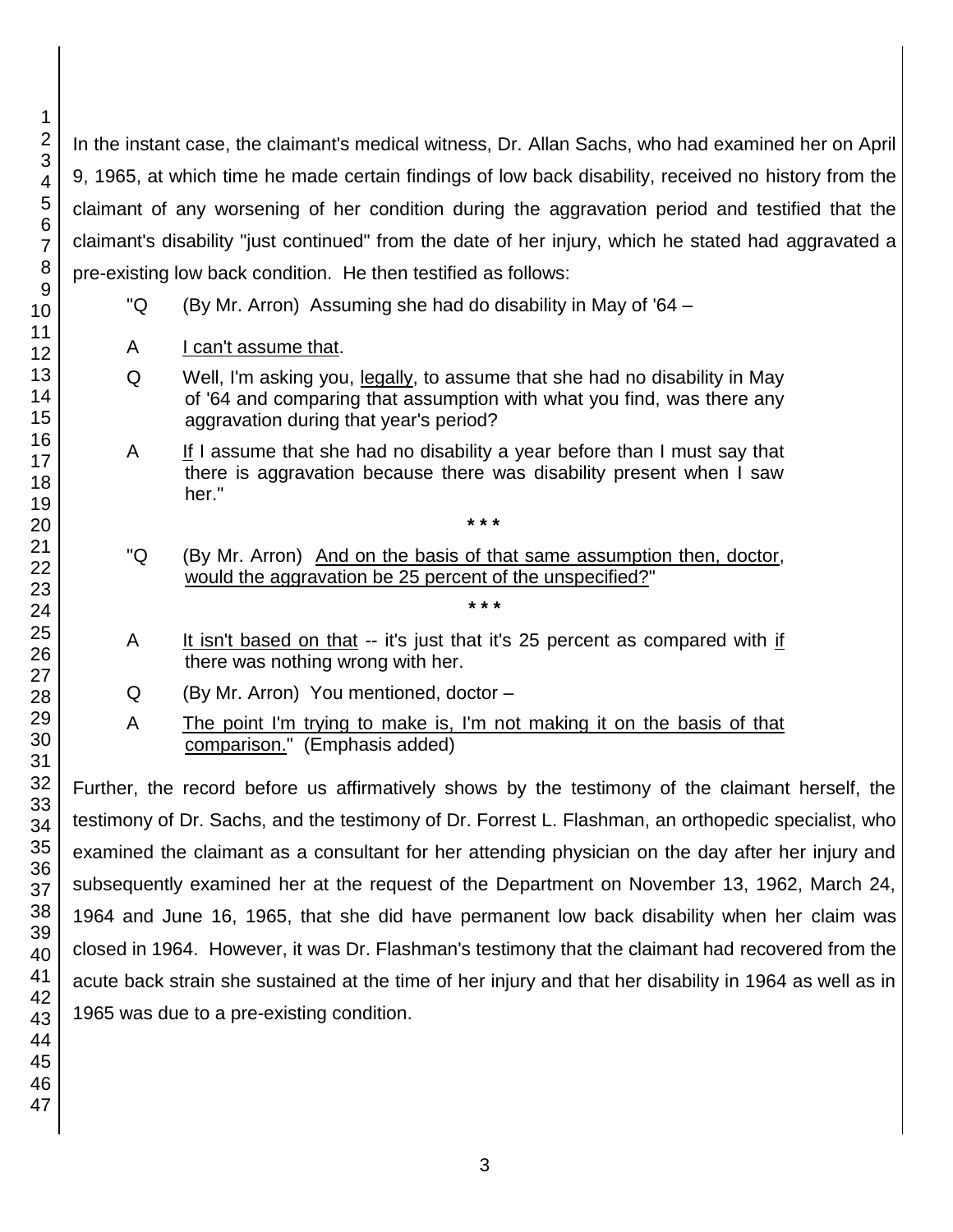The record further shows that after the claimant had protested a prior order closing her claim without payment of any permanent disability award on December 11, 1963, the Supervisor entered an order on January 17, 1964, holding the December 11, 1963 order in abeyance, pending further investigation and subsequently sent the claimant to Dr. Flashman for the examination he conducted on March 24, 1964. Following receipt of a report of Dr. Flashman's examination, the Supervisor then entered his order of May 20, 1964, again closing the claim without payment of any permanent disability award, from which no appeal was taken.

Obviously, the rule that a Department order, closing a claim without payment of a permanent disability award is res judicata "as to the extent of the claimant's injury" at that time, does not mean that such an order constitutes a determination that a claimant had no permanent disability of any king, but rather, constitutes a determination that he had no such disability due to his injury. It is clear from the record in this case that the Supervisor's order of May 20, 1964, did not constitute a determination that the claimant had no low back disability at that time, but rather, that any such disability she had was not due to her injury. There was no such issue of causal relationship involved in the Jessie White case and in our opinion therefore, it was incumbent on the claimant her to establish that she suffered an actual increase in disability due to her injury during the period in issue and that this could not be established based solely on a forced assumption contrary to the claimant's medical witness' own judgment, that she had no low back disability on May 20, 1964. There was a complete failure of proof in this regard and the claimant simply attempted to litigate an issue which should have been litigated by an appeal from the Supervisor's order of May 20, 1964. We do not, therefore, reach the merits of the question of causal relationship and are constrained to conclude that the claimant has failed to establish a prima facie case of her right to additional benefits under the Act as a matter of law, and that the order appealed from must be sustained.

In the course of our consideration of the record, we have reviewed all rulings of the hearing examiners on the admissibility of evidence and, finding no prejudicial error involved, said rulings are hereby sustained.

### **FINDINGS OF FACT**

Based on our review of the record herein, the Board finds as follows:

1. The claimant, Leona McCleneghan, sustained a low back injury in the course of her employment with the American Linen Supply Company on September 6, 1962. Her claim based thereon, filed with the Department of Labor and Industries, was allowed, treatment was provided and time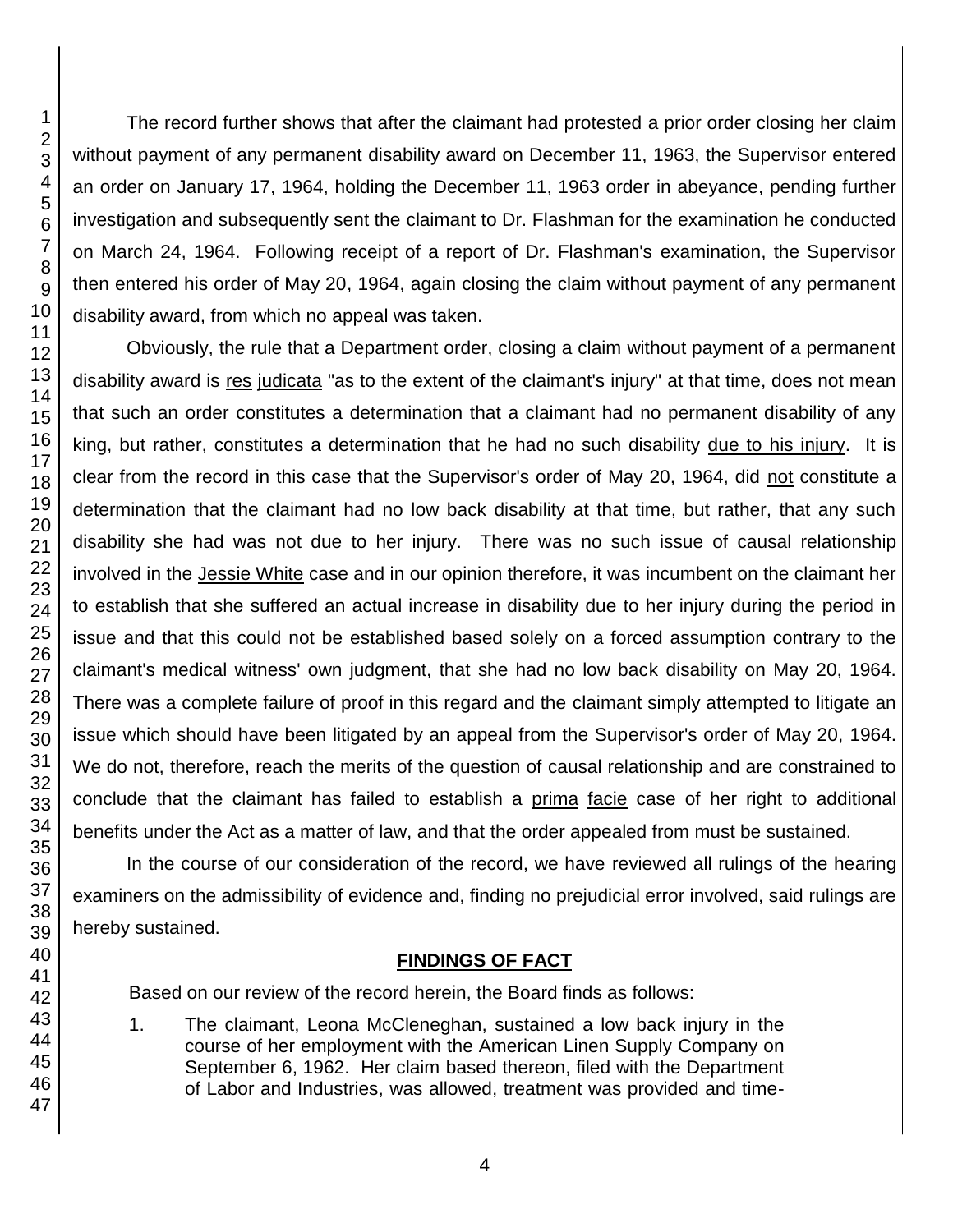loss compensation paid. On January 4, 1963, the Supervisor of Industrial Insurance issued an order, closing the claim with time-loss compensation as paid to December 7, 1962, and without payment of any permanent disability award.

- 2. On May 1, 1963, the claimant filed an application to reopen her claim on the ground of aggravation of her condition. This application was granted by an order of the Supervisor dated June 7, 1963, further treatment was provided and thereafter, on December 11, 1963, the Supervisor issued an order again closing the claim without payment of any permanent disability award. Following receipt of a protest by the claimant, the Supervisor issued a further order on January 17, 1964, holding the order of December 11, 1963 in abeyance, pending further investigation. The Department then had the claimant examined by Dr. Forrest L. Flashman, an orthopedic surgeon, and following receipt of a report of his investigation, the Supervisor issued a final order providing for furnishing the claimant with a lumbosacral brace and thereupon closing the claim without payment of any permanent disability award. No appeal was taken from the last mentioned order.
- 3. On April 1, 1965, the claimant filed an application to reopen her claim for aggravation of condition. On July 8, 1965, the Supervisor entered an order denying the application and segregating the condition described as "degenerative intervertebral disc lesion with local hypertrophic osteoarthritis at the lumbosacral level," as unrelated to the injury for which this claim was filed. On August 9, 1965, the claimant appealed to this Board, and on August 27, 1965, the Board granted the appeal and assigned it Docket No. 24,922.
- 4. Hearings were held in connection with this appeal, and on October 20, 1966, a hearing examiner issued a Proposed Decision and Order. Thereafter, a timely Statement of Exceptions thereto was filed by the Department of Labor and Industries.
- 5. The claimant had a low back disability when her claim was closed on May 20, 1964, and the Supervisor's order of that date was based on medical evidence that such disability was not due to her industrial injury of September 6, 1962.
- 6. The claimant suffered no increase in her low back disability between May 20, 1964 and July 8, 1965.

### **CONCLUSIONS OF LAW**

Based on the foregoing findings of fact, the Board concludes:

- 1. This Board has jurisdiction of the parties and subject matter of this appeal.
- 2. The claimant has failed as a matter of law to establish her right to additional benefits under the Workmen's Compensation Act, and the
- 1 2 3 4 5 6 7 8 9 10 11 12 13 14 15 16 17 18 19 20 21 22 23 24 25 26 27 28 29 30 31 32 33 34 35 36 37 38 39 40 41 42 43 44 45 46 47